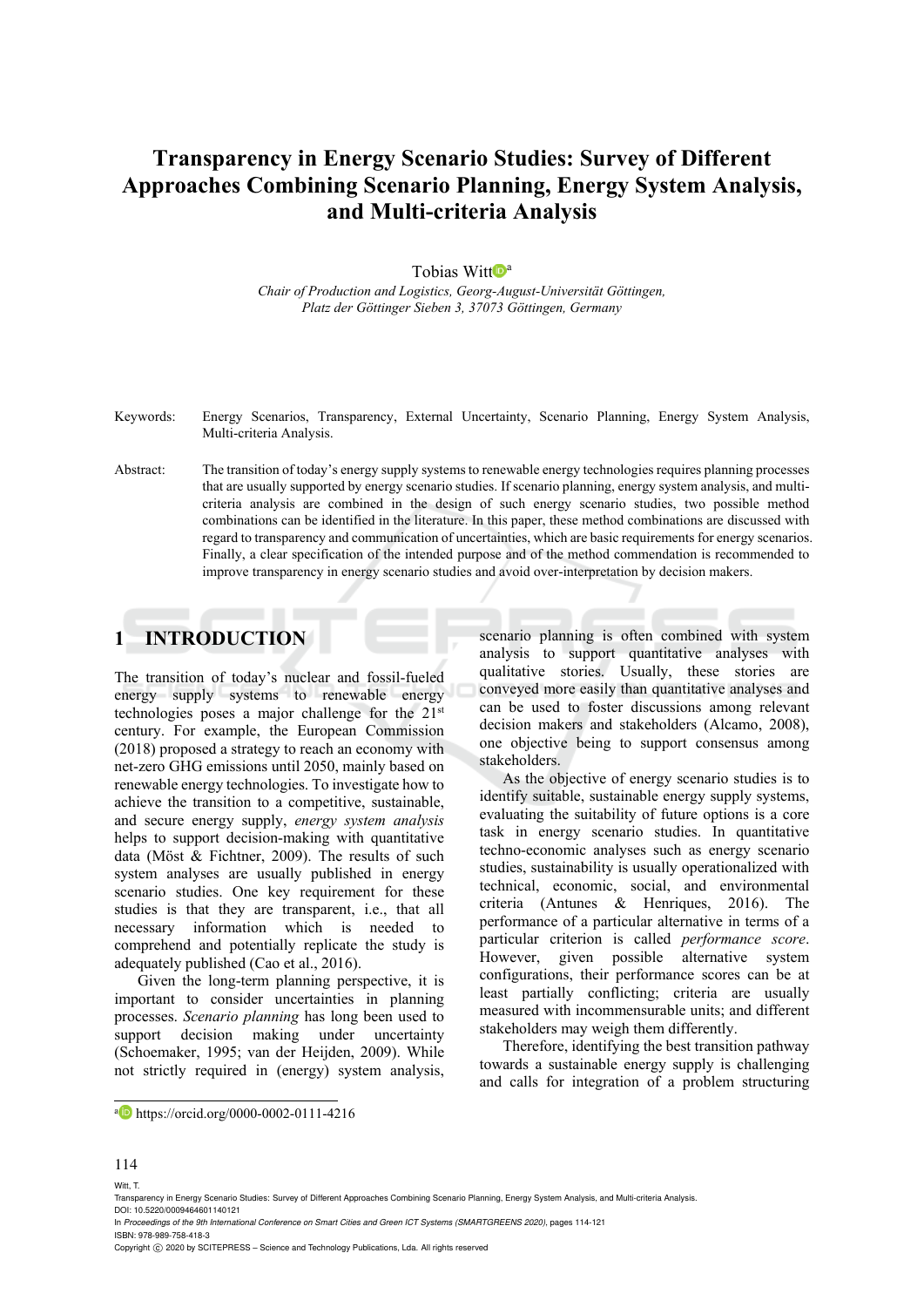method (Antunes & Henriques, 2016; Grunwald et al., 2016). Moreover, as strategic long-term decisions with immense investments need to be made, decisions should be well informed and transparent to increase their acceptance (Dieckhoff et al., 2014). Methods from m*ulti-criteria analysis* can be used to support decisions given this complex background (Antunes & Henriques, 2016).

Scenario planning and multi-criteria analysis can complement energy system analysis in the development and evaluation of energy scenarios (Witt et al., 2020). The objective of the method combination is to improve an energy scenario study's transparency regarding the consideration of uncertainties during scenario construction and evaluation. However, two possible method combinations can be identified in the literature. In particular, they differ in the consideration and communication of external uncertainties, leading to different levels of transparency. In this paper, these approaches are described and discussed regarding transparency.

The paper is structured as follows: In Section 2, different interpretations of the term *scenario* within the three methods are delineated. In Section 3, the two approaches for combining the methods are identified, based on the literature. In Section 4, advantages and disadvantages of the methods with regard to the different requirements for energy scenarios are discussed. Finally, the paper is concluded with a short summary and outlook.

of one or more decision makers. (For simplicity, the singular of the word *decision maker* is used from now on.)

In those approaches, both a decision and scenario field need to be defined. In the decision field, a decision maker has the authority over necessary resources so that she or he can decide upon the future developments, which is why Gausemeier et al. (1998) call these developments *influenceable*. For example, for a decision, which technologies should be used to provide heat and power in a bioenergy village (Lerche et al., 2017), the range of available technologies, including biogas power plants, wind energy plants, or PV systems, constitutes the decision field. In contrast, the scenario field consists of all developments that are investigated in a scenario. The scenario field can include a decision field, but does necessarily have to. Usually, non-influenceable developments, so-called external uncertainties, are also included in scenarios.

Based on the delineation of decision and scenario fields, three types of scenarios can be identified (see Figure 1): internal scenario, external scenario, and system scenario. Gausemeier et al. (1998) note that system scenarios are "easy to create but different to deal with", because they are only influenceable in parts and alternate between actions and side conditions. The choice of the type of scenario depends on the requirements and objectives of the case-specific problem.

## **2 THE MEANING OF "SCENARIO" IN DIFFERENT METHODS**

In the following, different interpretations of the term scenario are introduced in the contexts of scenario planning, energy system analysis, and multi-criteria analysis. Because these interpretations are intertwined with the roles of decision makers and external uncertainties, both are paid special attention to.

### **2.1 Scenario Planning**

In *scenario planning*, scenarios are consistent descriptions of future states and/or developments (Grunwald et al., 2016; van der Heijden, 2009). Those scenario planning techniques that have been developed specifically for the application in corporate planning, e.g., by Gausemeier et al. (1998) or van der Heijden (2009), additionally include the perspective



scenario field?

Figure 1: Scenario classification, based on Gausemeier et al. (1998).

#### **2.2 Energy System Analysis**

In *energy system analysis*, a scenario is represented by a set of assumptions (Grunwald et al., 2016; Möst & Fichtner, 2009). "Calculating a scenario" means that the model calculates results for the endogenous variables, based on the input of a set of exogenous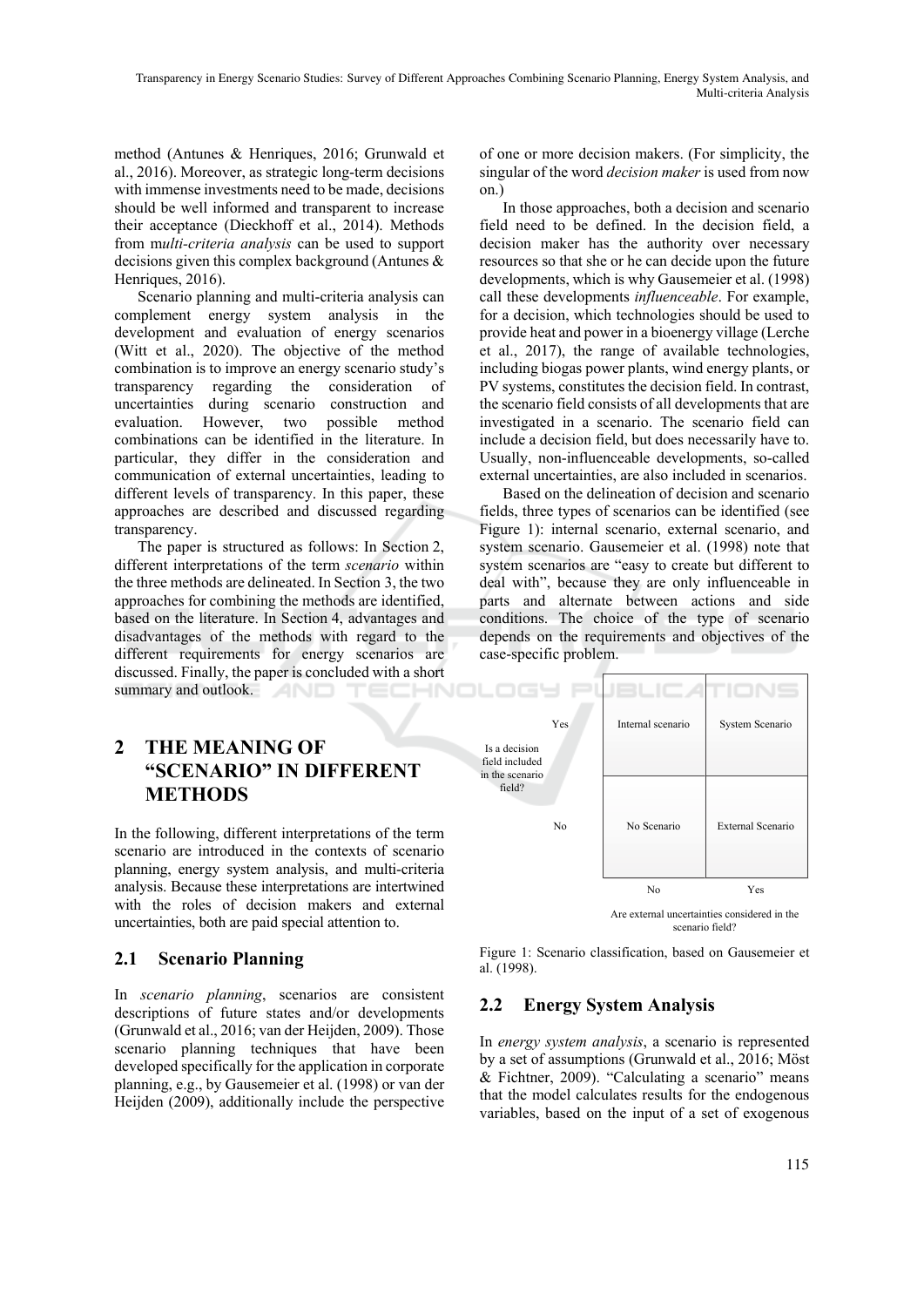variables – in other words, based on a scenario. From a modelling perspective, the perspective of a decision maker is irrelevant for this calculation, which is explained in the following.

Endogenous variables are also called "decision variables" of a model. This means that, e.g., an optimization model yields values that these variables need to assume to optimize the solution for a particular objective function. These variables usually correspond to factors that a decision maker can influence, but do not necessarily have to. For example, energy scenario studies usually have at least national scope, i.e., the energy system of a whole country is modeled (Witt et al., 2018). These studies typically include bottom-up or top-down optimization models minimizing system costs (Keles et al., 2011). Due to the minimization of system costs, the model determines optimal investment and unit commitment decisions *from a system perspective*. However, there is no single decision maker who can implement all these investment and unit commitment decisions, because, for example, the operation of energy supply facilities (power plants, solar panels, grid) is distributed across many different actors. Even if all actors were to act according to the same rational reasoning, information asymmetries and attempts to maximize personal gains can lead to decisions of individuals that diverge from the global optimum, i.e., system-optimal decisions.

From a mathematical point of view, it is therefore irrelevant whether (endogenous or exogenous) variables model developments, which are influenceable by a particular decision maker or not. Thus, energy system analysis can be used to model internal scenarios, external scenarios, or system scenarios. In the modeling process, the analyst needs to pay special attention to the question, which variables constitute a scenario, because this affects the implications that can be drawn for a particular decision maker.

#### **2.3 Multi-criteria Analysis**

In *multi-criteria analysis,* a scenario consists of all developments that cannot be influenced by a decision maker (Stewart et al., 2013). Such a scenario is an external scenario. The term for an option that a decision maker can implement is *alternative*, which corresponds to an internal scenario. External scenarios can be used to investigate the effects of uncertain developments on the performance scores of given alternatives. To that end, during the problemstructuring phase of multi-criteria analysis, influenceable developments, leading to a selection of

alternatives, and non-influenceable developments, leading to a selection of scenarios, are identified in an iterative process (Belton & Stewart, 2003). To quantify the performance scores, different methods of consequence modeling can be applied, also including (energy) system analysis (Witt et al., 2020).

In the sense of scenario planning, assumptions regarding the future should be internally consistent (Götze, 1993; Kosow, 2015), so that the assumptions regarding alternatives and scenarios are noncontradictory. Therefore, system scenarios seem to be very suitable for developing scenarios and fitting alternatives in a common process.

### **3 METHOD COMBINATIONS WITH DIFFERENT SCENARIO PURPOSES**

In the literature, two approaches for combining the abovementioned methods can be identified. These differ regarding the objective of the corresponding energy scenario studies: Scenarios providing general orientation and scenarios for specific decisions.

#### **3.1 Orientation Scenarios**

In this approach, the methods are combined with the objective to create and evaluate scenarios. The terms alternative and scenario are used synonymously. (This is contradictory to the approach described in Section 2.3.) Therefore, influenceable and noninfluenceable developments are not separated during scenario creation and evaluation. Thus, scenario planning is applied to systematically identify possible future states or developments that are to be evaluated. For example, Madlener et al. (2007) apply scenario planning to identify a set of possible scenarios representing combinations of key factors. The consequences of these scenarios are quantified with energy system analysis and finally evaluated with multi-criteria analysis. Studies that use this concept include Bertsch & Fichtner (2016), Browne et al. (2010), Diakoulaki & Karangelis (2007), Jovanović et al. (2009), Kowalski et al. (2009), McDowall & Eames (2007), McKenna et al. (2018), Oberschmidt et al. (2010), Trutnevyte et al. (2011), and Volkart et al. (2017). An excerpt from an exemplary decision table in Bertsch & Fichtner (2016) with two criteria and three alternatives/scenarios is shown in Table 1.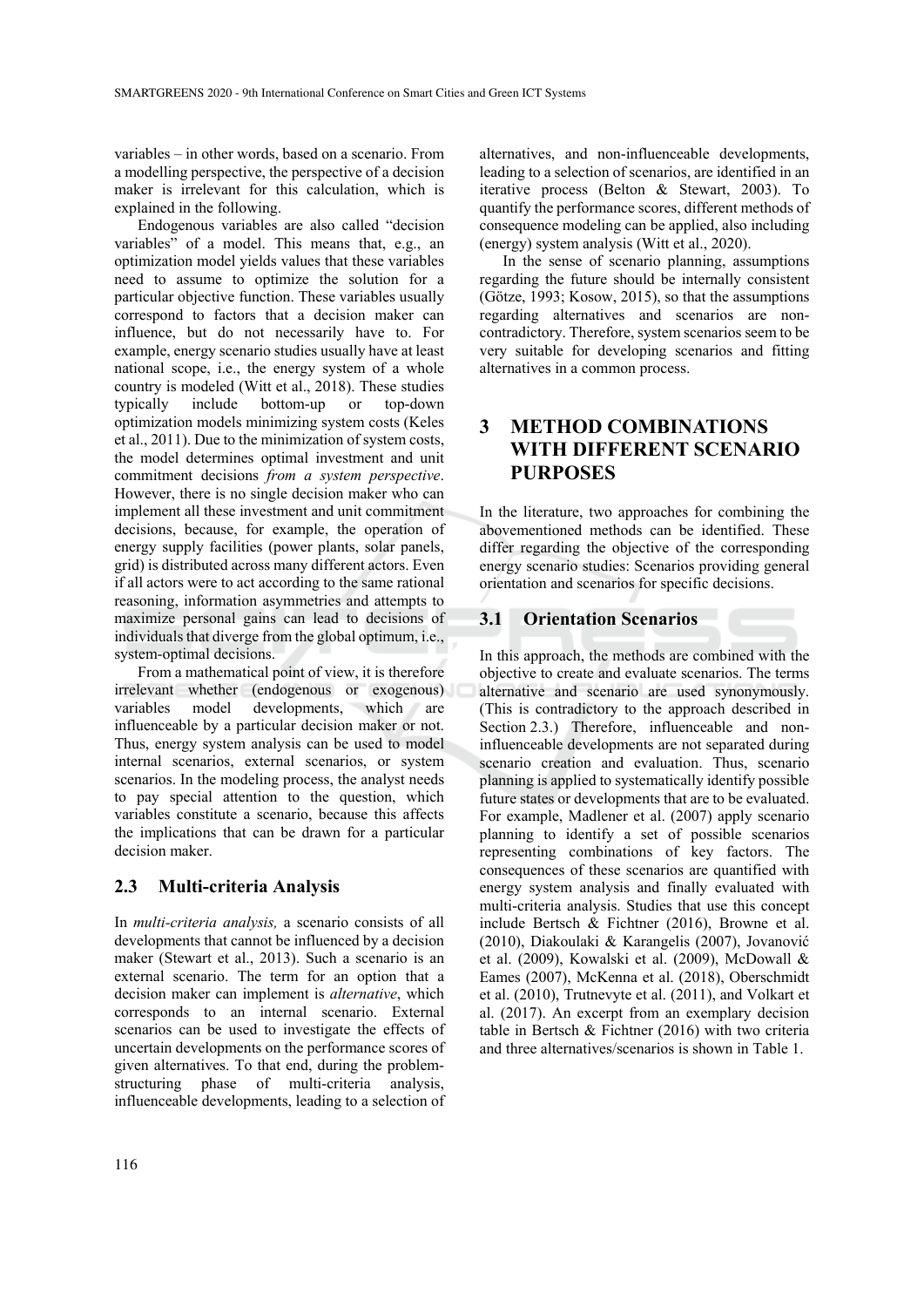| Scenarios $(S)$ /<br><b>Alternatives (A)</b>                       |     | $S/A1$ $S/A2$ $S/A3$ |     |
|--------------------------------------------------------------------|-----|----------------------|-----|
| <b>Total expenses of</b><br>electricity supply<br>(in Billion EUR) | 182 | 200                  | 224 |
| $CO2$ -emissions<br>(in Million $t CO2/y$ )                        | 204 | 201                  | 158 |

Table 1: Exemplary decision table for orientation scenarios, excerpt from Bertsch & Fichtner (2016).

On the one hand, evaluating such a decision table can help to identify a desirable alternative/scenario. Identifying an image of a desirable future corresponds to one objective of scenario planning, namely shaping the future (Götze, 1993). For example, such an analysis can be used to investigate energy policy targets related to the capacity expansion of renewable energy technologies, so that a cost-minimal expansion complying with GHG-reduction targets can be found. Based on that analysis, energy policy targets can be set accordingly.

On the other hand, this approach strongly suggests that there actually is a choice between alternatives/ scenarios. This implies that the developed scenarios are internal scenarios. Uncertain, external factors are not considered. In the context of energy system planning, a decision maker simply cannot stipulate all future developments, due to the complexity of the energy system, the long-term planning perspective, and the limit to (geographical) system boundaries. To exaggerate, a decision maker would always decide for the best-case scenario, e.g., "successful energy transition", in which all performance scores develop in the best possible way, resulting in the best evaluation of said scenario. Thus, the authors of such studies need to make clear that the developed scenarios should not be interpreted as options for choice, and thus avoid over-interpretation by a decision maker. Rather, these scenarios can provide orientation and loose guidelines, instead of options for immediate implementation. Finally, eliciting criteria weights for a multi-criteria analysis is complicated in this approach, but can be supported with stakeholder analysis (see, e.g., Steinhilber et al. (2016)).

#### **3.2 Decision Scenarios**

In this approach, the methods are combined with the objective to create and evaluate alternatives under different scenarios, in order to make robust decisions (Schwarz et al., 2019; Witt et al., 2020). As a precondition, the decision maker of a decision problem needs to be known. Based on the decision maker's decision power, scenarios and alternatives can be separated explicitly. (This corresponds to the idea described in Section 2.3).

In the first step of this approach, system scenarios are developed to ensure consistency of all assumptions (Götze, 1993; Kosow, 2015). After quantifying these assumptions, they can be used as input for model calculations. To that end, the assumptions are classified and separated. There are (1) general parameters that are constant over all scenarios and alternatives; (2) scenario-specific parameters that vary for each scenario; (3) alternative-specific parameters that vary for each alternative. The parameters are specified successively so that general parameters are quantified first. These limit the possible range for scenario- and alternativespecific parameters. After that, scenario-specific parameters are quantified, further limiting the possible range for alternatives. Finally, alternativespecific parameters are quantified for each scenario.

The parameter classification also determines the number of model runs required in an energy scenario study, because each combination of scenario and alternative needs to be calculated with the energy system model and evaluated with multi-criteria analysis (Witt et al., 2019). For example, given two scenarios and three alternatives, six model runs are needed to quantify the effects of all scenarios on all alternatives. An exemplary decision table with three criteria, three alternatives and two scenarios is shown in Table 2.

|                                                    | <b>Scenarios (S)</b>    | S1    |               |                | S <sub>2</sub> |               |                 |
|----------------------------------------------------|-------------------------|-------|---------------|----------------|----------------|---------------|-----------------|
|                                                    | Alterna-<br>tives $(A)$ | A1    | $\mathbf{A2}$ | A <sub>3</sub> | A1             | $\mathbf{A2}$ | $\overline{A3}$ |
| <b>Criteria</b>                                    |                         |       |               |                |                |               |                 |
| $CO2$ -emissions                                   |                         | 90.88 | 84.80         | 84.56          | 65.83          | 65.34         | 66.60           |
| $(in kg CO2-eq/MWh)$                               |                         |       |               |                |                |               |                 |
| <b>Agricultural Land Occupation</b>                |                         | 5.46  | 4.96          | 5.14           | 5.44           | 5.39          | 5.48            |
| (in m <sup>2</sup> /MWh)                           |                         |       |               |                |                |               |                 |
| Costs of electricity production and grid expansion |                         | 69.38 | 68.10         | 67.87          | 34.26          | 27.24         | 27.91           |
| $(in \in \mathcal{L}/MWh)$                         |                         |       |               |                |                |               |                 |

Table 2: Exemplary decision table for decision scenarios, excerpt from Witt et al. (2020).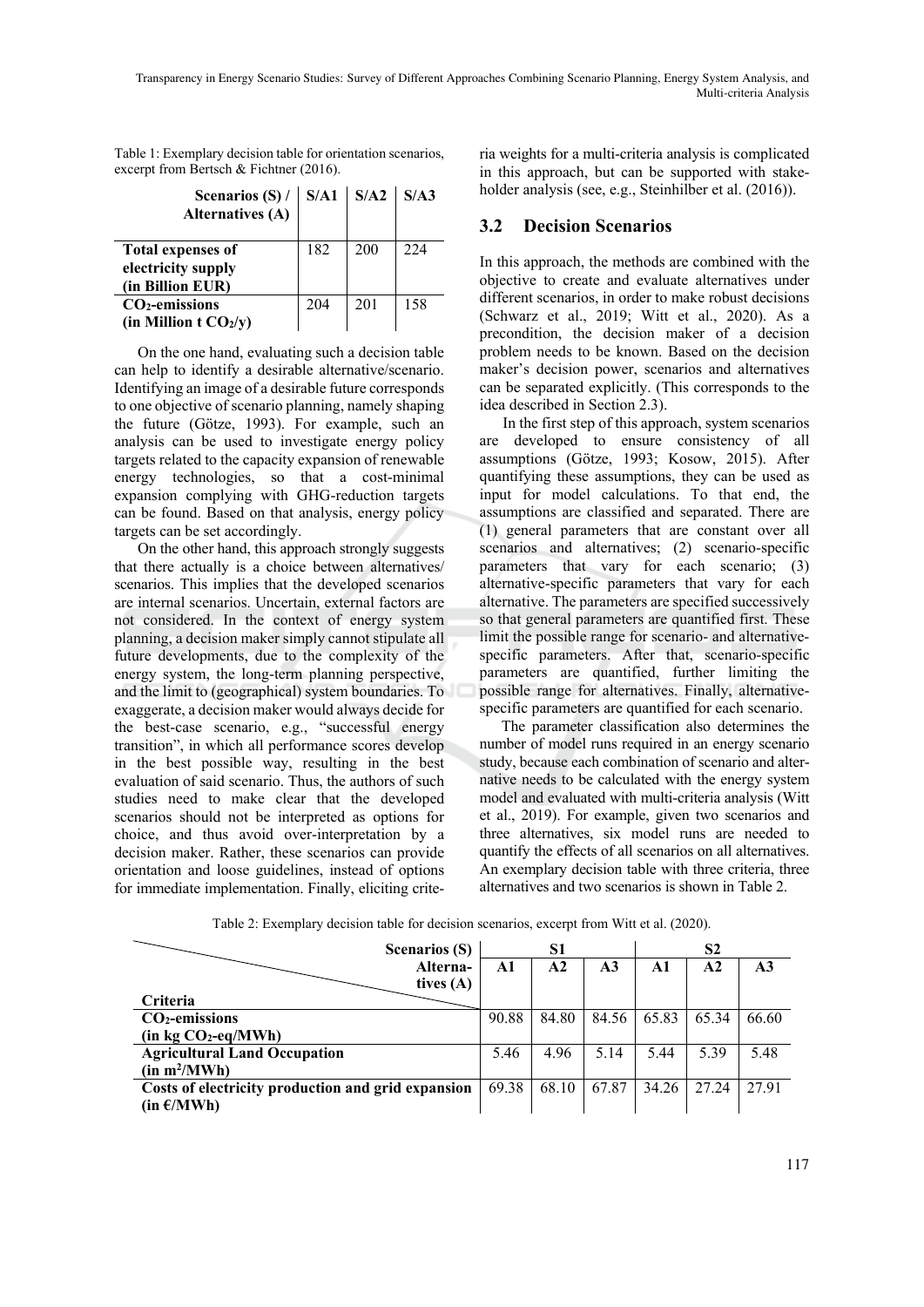By evaluating this decision table, the effects of external effects on the performance of alternatives can be investigated. For example, a loss-minimizing strategy would be to identify alternatives that perform relatively well in all scenarios (Dieckhoff et al., 2014; Götze, 1993; Porter, 1983). Notably, uncertain, external developments are made explicit in this approach. In combination with a multi-criteria analysis, in which preferences of different actors can be considered, implications and recommendations can be derived in a transparent way.

#### **4 DISCUSSION**

According to Grunwald et al. (2016), energy scenario studies need to meet three basic requirements: scientific validity, transparency, and unbiasedness. In this paper, I focus on *transparency*, because it is a cornerstone to achieve the two other requirements. Transparency can be viewed as a substitute for involvement in scenario development and evaluation. In the context of energy scenario studies, transparency means that all necessary information that is needed to comprehend and potentially replicate the study is adequately published (Cao et al., 2016). To that end, the recipient should be able to access the used models, data, and further assumptions. Grunwald et al. (2016) note that it is particularly important to point out very clearly any uncertainties in an analysis, as well as their consequences for the results and conclusions. Furthermore, conclusions should be drawn in a transparent way. Finally, addressee-specific documentation can enhance the transparency of energy scenario studies.

Some notes on transparency: First, the concept of transparency is subjective. A documentation can be transparent for some recipients, but intransparent for others, because the technical expertise and skills of the recipient are relevant for understanding complex, (model-based) energy scenario studies (Baecker, 2010). Second, an excessive, confusing supply of information is the opposite of transparency. A recipient needs to select the relevant parts from all available information. Therefore, supplying too much information can also be counter-productive if one wants to achieve a transparent documentation.

According to Grunwald et al. (2016), many energy scenario studies lack transparency and adequate communication of uncertainties. Two of their suggestions to increase transparency are: (1) development of methods to integrate diverging interests and (2) integration and increased use of methods for the systematic analysis of uncertainties.

Both method combinations (described in Sections 3.1 and 3.2) allow for the *integration of diverging interests* in the evaluation of energy scenarios. For example, different interests can be considered during scenario creation in a scenario planning process. In addition, stakeholders' interests can be made explicit in the weighting factors used in the multi-criteria evaluation.

However, regarding the *communication of uncertainties*, I argue that the presented approaches differ considerably. The approach based on orientation scenarios is suitable if no particular decision makers are involved, i.e., if no specific decision is to be supported. The objective is to identify desirable future states that are relevant for a problem and foster discussion about them. For example, the potential effects of certain energy policy measures (represented by alternatives/scenarios) can be determined and desirable or non-desirable developments can be identified (Dieckhoff et al., 2014). In general, this approach is less suitable for supporting specific decisions, because uncertainties that are relevant for specific decision makers are not identified and their effects are not modeled explicitly. This approach leaves untapped a powerful potential of scenario planning, namely sensitizing decision makers to effects of external uncertainties (Stewart et al., 2013). Special care is required by decision makers when they interpret the results.

The approach based on decision scenarios is suitable if the perspectives of specific decision makers need to be included. It allows including and analyzing the effects of external uncertainties on the performance scores of decision makers' alternatives. Thereby, an alternative can be recommended with a transparent procedure that also considers different developments of external factors (Dieckhoff et al., 2014). This approach focuses on problem structuring, so that decision makers and analysts are forced to consider, which different alternatives and uncertainties are relevant for and should be quantitatively modeled in the decision problem. Thereby, underlying assumptions that would otherwise be unspoken can be discussed, which allows decision makers and analysts to achieve a deeper understanding of the decision problem. This deeper understanding is presumed to lead to better decision-making (Götze, 1993), in addition to the quantitative results of a multi-criteria analysis of alternatives.

To improve the transparency, authors of energy scenario studies combining scenario planning, energy system analysis, and multi-criteria analysis, should therefore make very clear, which purpose their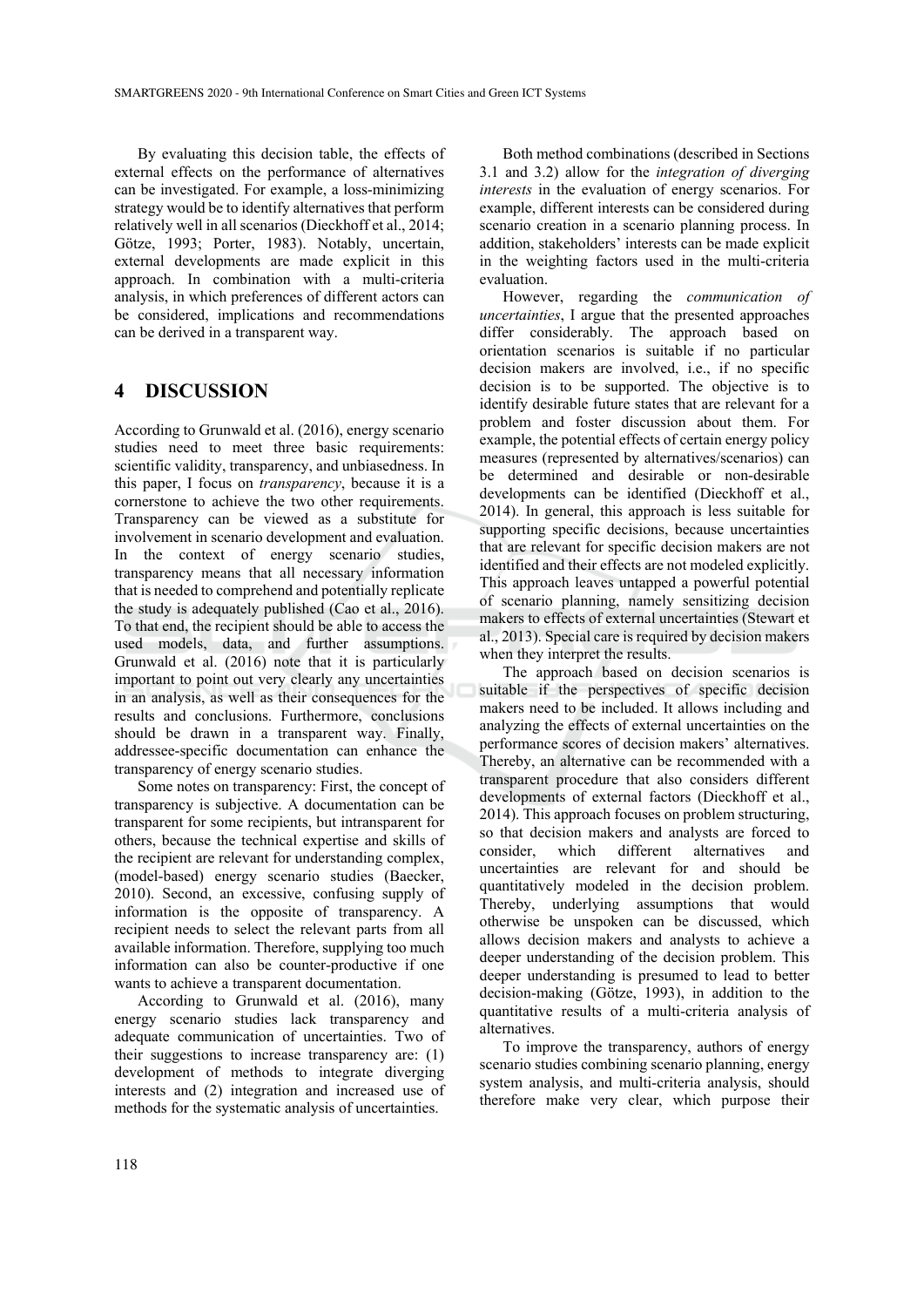method combination fulfills: providing general orientation or providing decision support for a specific decision with known decision makers. I argue that this can limit the unintended effects of over-interpretation of energy scenario studies. While an approach based on orientation scenarios can support a discussion of possible futures and their desirability, an approach based on decision scenarios can support specific decision makers' choices between options for immediate implementation in uncertain environments.

However, an approach with decision scenarios requires more effort for decision support, because, in general, more parameter quantifications and energy system model runs are needed (Witt et al., 2019). Finally, a multi-criteria evaluation of alternatives under different scenarios proves to be challenging to be interpreted by decision makers (Durbach & Stewart, 2020; Marttunen et al., 2017). This also stresses the need to communicate clearly, which implications can or cannot be drawn from a multicriteria analysis, based on an analysis of system scenarios and specific decision makers' preferences.

## **5 CONCLUSION**

In this paper, two different approaches for combining scenario planning, energy system analysis, and multicriteria analysis have been investigated, one based on orientation scenarios, the other based on decision scenarios. Their impact on the transparency and communication of uncertainties in energy scenario studies has been investigated. I argue that authors of energy scenario studies should make very clear the purpose of their method combination. This should increase not only the transparency of energy scenario studies that are based on these methods, but also increase acceptance of the implications and recommendations drawn from them by the relevant stakeholders. Increased acceptance may make it easier to implement measures to reach energy policy goals and thereby foster the transition to sustainable energy supply systems.

Commissioning institutions of energy scenarios need to clarify energy scenario studies' objectives, decision makers, stakeholders, the consideration of uncertainties and other desired features of the methodology in their tenders (Grunwald et al., 2016). Additionally, a short summary of a study's features would be helpful for transparent documentation. For example, the morphological analysis provided in Witt et al. (2018) could be extended by different methods (energy system analysis, scenario planning, multicriteria analysis) and their corresponding scenario purposes to provide an overview of studies' key features.

### **ACKNOWLEDGEMENTS**

Discussions with my colleagues on the research project *NEDS – Nachhaltige Energieversorgung Niedersachsen* (www.neds-niedersachsen.de), especially Marcel Dumeier and Jutta Geldermann, are gratefully acknowledged. The views expressed in this paper are entirely those of the author, however.

### **REFERENCES**

- Alcamo, J. (2008). The SAS Approach: Combining Qualitative and Quantitative Knowledge in Environmental Scenarios. In J. Alcamo (Ed.), *Developments in integrated environmental assessment: volume 2. Environmental Futures: The Practice of Environmental Scenario Analysis* (1<sup>st</sup> ed., pp. 123-150). Elsevier. https://doi.org/10.1016/S1574-101X(08)00 406-7.
- Antunes, C. H., & Henriques, C. O. (2016). Multi-Objective Optimization and Multi-Criteria Analysis Models and Methods for Problems in the Energy Sector. In S. Greco, M. Ehrgott, & J. Figueira (Eds.), *International Series in Operations Research & Management Science: Vol. 233. Multiple criteria decision analysis: State of the art surveys.* Springer. https://doi.org/10.1007/978-1-4939- 3094-4\_25
- Baecker, D. (2010). Das Quantum Management. In S. A. Jansen, E. Schröter, & N. Stehr (Eds.), *Transparenz: Multidisziplinäre Durchsichten durch Phänomene und Theorien des Undurchsichtigen* (pp. 112– 130). VS Verlag für Sozialwissenschaften. https://doi.org/10.1007/978-3-531-92466-3\_8
- Belton, V., & Stewart, T. J. (2003). *Multiple criteria decision analysis: An integrated approach* (2. print). Kluwer Academic Publishers. https://doi.org/10.1007/978-1-4615-1495-4
- Bertsch, V., & Fichtner, W. (2016). A participatory multicriteria approach for power generation and transmission planning. *Annals of Operations Research*, *245* (1-2), 177–207. https://doi.org/10.1007/s10479-015-1791-y
- Browne, D., O'Regan, B., & Moles, R. (2010). Use of multi-criteria decision analysis to explore alternative domestic energy and electricity policy scenarios in an Irish city-region. *Energy*, *35* (2), 518–528. https://doi.org/10.1016/j.energy.2009.10.020
- Cao, K.-K., Cebulla, F., Gómez Vilchez, J. J., Mousavi, B., & Prehofer, S. (2016). Raising awareness in modelbased energy scenario studies – a transparency checklist. *Energy, Sustainability and Society*, *6* (1), 1–20. https://doi.org/10.1186/s13705-016-0090-z.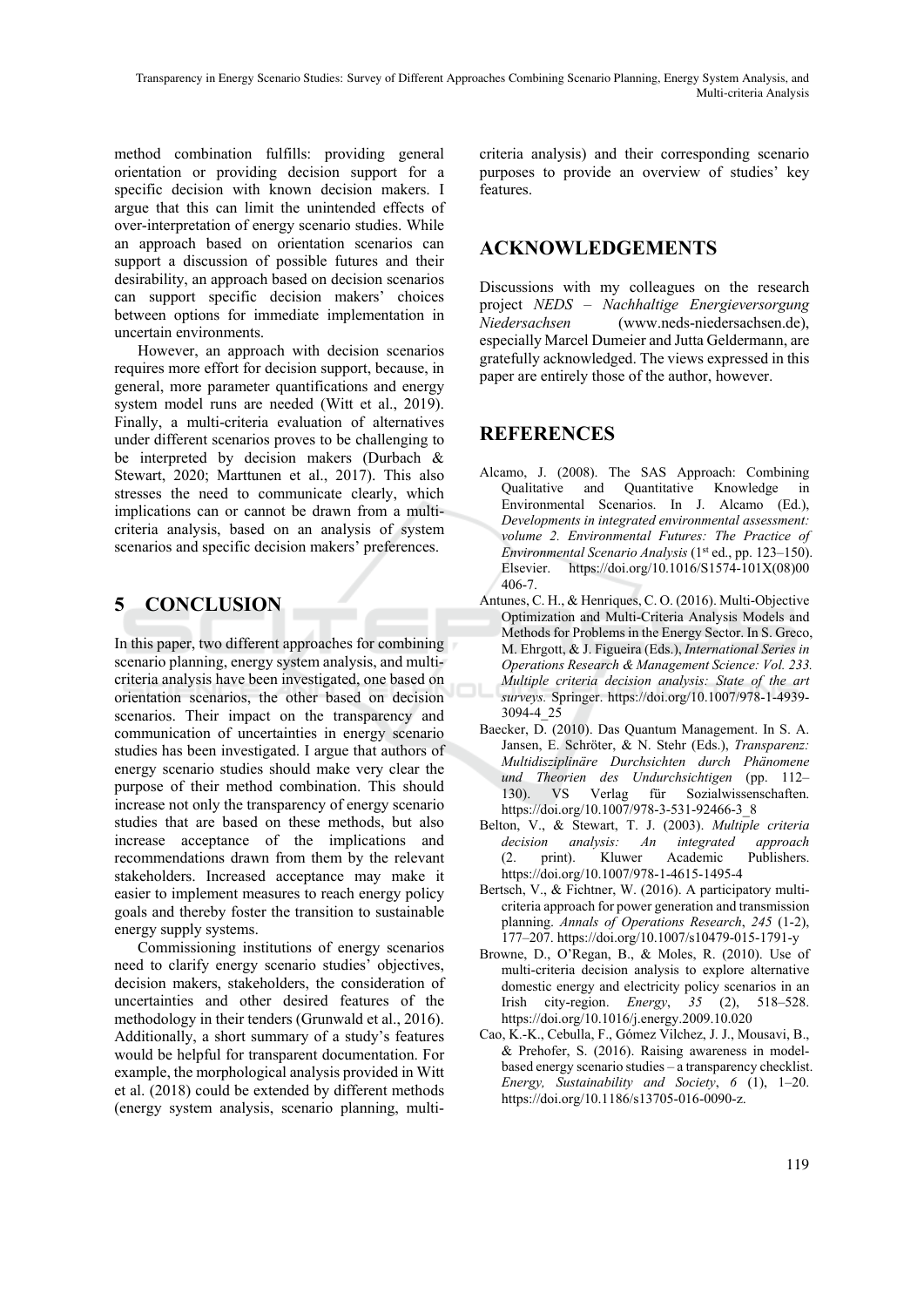- Diakoulaki, D., & Karangelis, F. (2007). Multi-criteria decision analysis and cost–benefit analysis of alternative scenarios for the power generation sector in Greece. *Renewable and Sustainable Energy Reviews*, *11* (4), 716–727. https://doi.org/10.1016/j.rser.2005. 06.007.
- Dieckhoff, C., Appelrath, H.-J., Fischedick, M., Grunwald, A., & Höffler, F. (2014). *Zur Interpretation von Energieszenarien*. *Schriftenreihe Energiesysteme der Zukunft*. acatech - Deutsche Akademie der Technikwissenschaften.
- Durbach, I. N., & Stewart, T. J. (2020). Probability and Beyond: Including Uncertainties in Decision Analysis. In L. White, M. Kunc, K. Burger, & J. Malpass (Eds.), *Behavioral Operational Research* (Vol. 46, pp. 75–91). Springer International Publishing. https://doi.org/ 10.1007/978-3-030-25405-6\_5.
- European Commission. (2018). *A Clean Planet for all a Eurioean strategic long-term vision for a prosperous, modern, competitive and climate neutral economy: Communication From The Commission To The European Parliament, The European Council, The Council, The European Economic and Social Committee, The Committee of The Regions and The European Investment Bank* (COM 773 final). Bruxelles https://eur-lex.europa.eu/legal-content/EN/TXT/PDF/? uri=CELEX:52018DC0773&from=EN.
- Gausemeier, J., Fink, A., & Schlake, O. (1998). Scenario Management: An Approach to Develop Future Potentials. *Technological Forecasting and Social Change*, *59* (2), 111–130. https://doi.org/10.1016/ S0040-1625(97)00166-2.
- Götze, U. (1993). *Szenario-Technik in der strategischen Unternehmensplanung* (2., aktualisierte Auflage). Deutscher Universitätsverlag. https://doi.org/10.1007/ 978-3-322-96174-7.
- Grunwald, A., Dieckhoff, C., Fischedick, M., Höffler, F., Mayer, C., & Weimer-Jehle, W. (2016). *Consulting with energy scenarios: Requirements for scientific policy advice* (Monograph Series on Science-based Policy Advice). München. acatech - Deutsche Akademie der Technikwissenschaften e. V.
- Jovanović, M., Afgan, N., Radovanović, P., & Stevanović, V. (2009). Sustainable development of the Belgrade energy system. *Energy*, 34 (5), 532–539. https://doi.org/10.1016/j.energy.2008.01.013
- Keles, D., Möst, D., & Fichtner, W. (2011). The development of the German energy market until 2030—A critical survey of selected scenarios. *Energy Policy*, *39* (2), 812–825. https://doi.org/10.1016/j.enpol. 2010.10.055.
- Kosow, H. (2015). New outlooks in traceability and consistency of integrated scenarios. *European Journal of Futures Research*, *3* (1), 1–12. https://doi.org/10.1007/s40309-015-0077-6
- Kowalski, K., Stagl, S., Madlener, R., & Omann, I. (2009). Sustainable energy futures: Methodological challenges in combining scenarios and participatory multi-criteria analysis. *European Journal of Operational Research*, *197* (3), 1063–1074. https://doi.org/10.1016/j.ejor. 2007.12.049.
- Lerche, N., Wilkens, I., Schmehl, M., Eigner-Thiel, S., & Geldermann, J. (2017). Using methods of Multi-Criteria Decision Making to provide decision support concerning local bioenergy projects. *Socio-Economic Planning Sciences 68,* 100594*.* https://doi.org/ 10.1016/j.seps.2017.08.002.
- Madlener, R., Kowalski, K., & Stagl, S. (2007). New ways for the integrated appraisal of national energy scenarios: The case of renewable energy use in Austria. *Energy Policy*, *35* (12), 6060–6074. https://doi.org/10.1016/j.enpol.2007.08.015
- Marttunen, M., Lienert, J., & Belton, V. (2017). Structuring problems for Multi-Criteria Decision Analysis in practice: A literature review of method combinations. *European Journal of Operational Research*, *263* (1), 1– 17. https://doi.org/10.1016/j.ejor.2017.04.041
- McDowall, W., & Eames, M. (2007). Towards a sustainable hydrogen economy: A multi-criteria sustainability appraisal of competing hydrogen futures. *International Journal of Hydrogen Energy*, *32* (18), 4611–4626. https://doi.org/10.1016/j.ijhydene.2007.06.020
- McKenna, R., Bertsch, V., Mainzer, K., & Fichtner, W. (2018). Combining local preferences with multi-criteria decision analysis and linear optimization to develop feasible energy concepts in small communities. *European Journal of Operational Research*, *268* (3), 1092–1110. https://doi.org/10.1016/j.ejor.2018.01.036
- Möst, D., Fichtner, W. (2009). Einführung zur Energiesystemanalyse. In D. Möst, W. Fichtner, & A. Grunwald (Eds.), *Energiesystemanalyse* (pp. 11-32). Universitätsverlag Karlsruhe.
- Oberschmidt, J., Geldermann, J., Ludwig, J., & Schmehl, M. (2010). Modified PROMETHEE approach for assessing energy technologies. *International Journal of Energy Sector Management*, *4* (2), 183–212. https://doi.org/10.1108/17506221011058696
- Porter, M. (1983). *Wettbewerbsstrategie, Methoden zur Analyse von Branchen und Konkurrenten*. Campus Verlag.
- Schoemaker, P. J. H. (1995). Scenario Planning: a tool for strategic thinking. *Sloan Management Review*, *36*, 25– 40.
- Schwarz, J. S., Witt, T., Nieße, A., Geldermann, J., Lehnhoff, S., & Sonnenschein, M. (2019). Towards an Integrated Development and Sustainability Evaluation of Energy Scenarios Assisted by Automated Information Exchange. In B. Donnellan, C. Klein, M. Helfert, O. Gusikhin, & A. Pascoal (Eds.), *Communications in Computer and Information Science: Vol. 921. Smart Cities, Green Technologies, and Intelligent Transport Systems: 6th International Conference, SMARTGREENS 2017, and Third International Conference, VEHITS 2017, Porto, Portugal, April 22-24, 2017, Revised Selected Papers*  (pp. 3–26). Springer Nature. https://doi.org/10.1007/ 978-3-030-02907-4\_1
- Steinhilber, S., Geldermann, J., Wietschel, M. (2016). Renewables in the EU after 2020: a multi-criteria decision analysis in the context of the policy formation